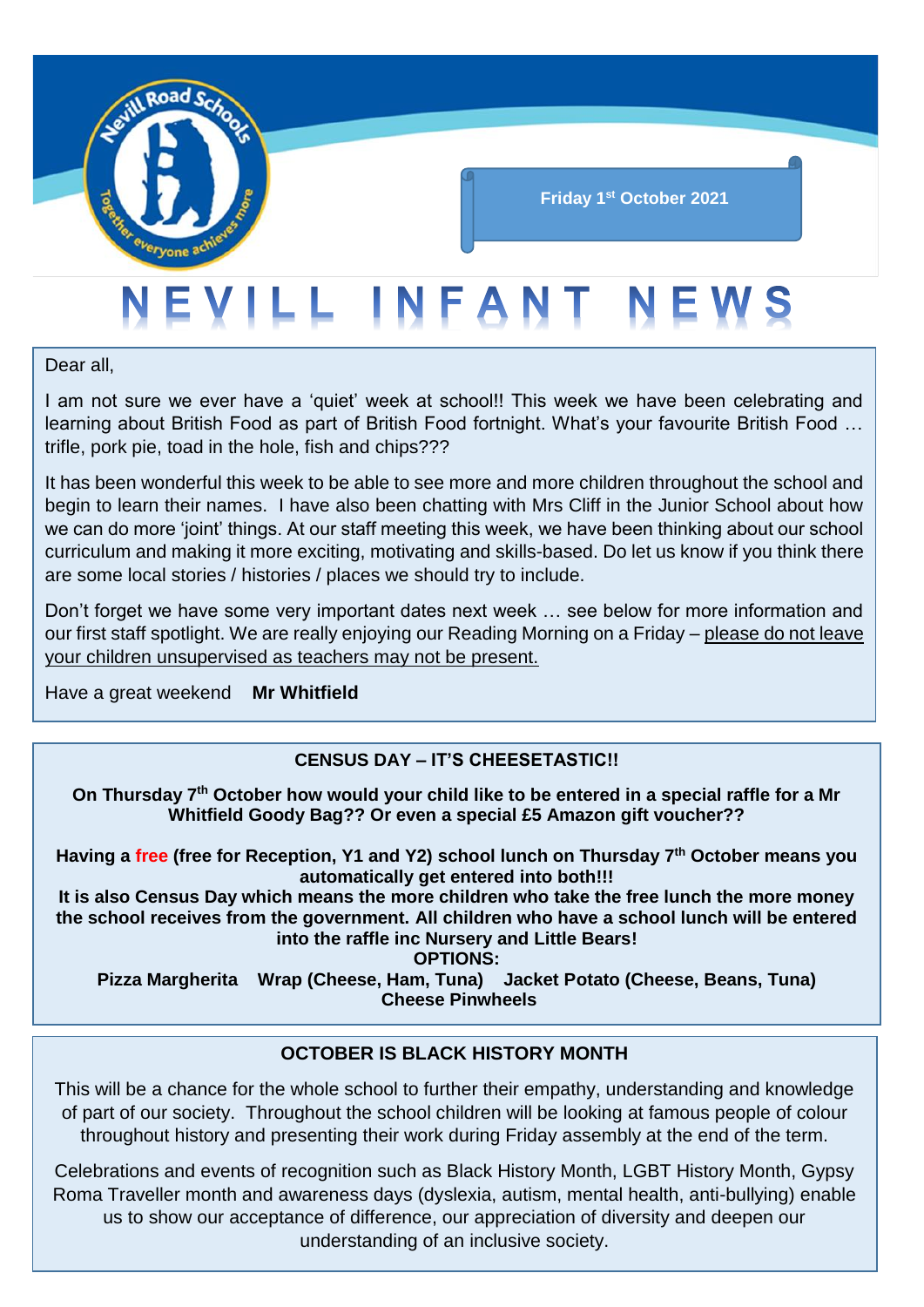

**Friday 1 st October 2021**

# **Staff** Spotlight

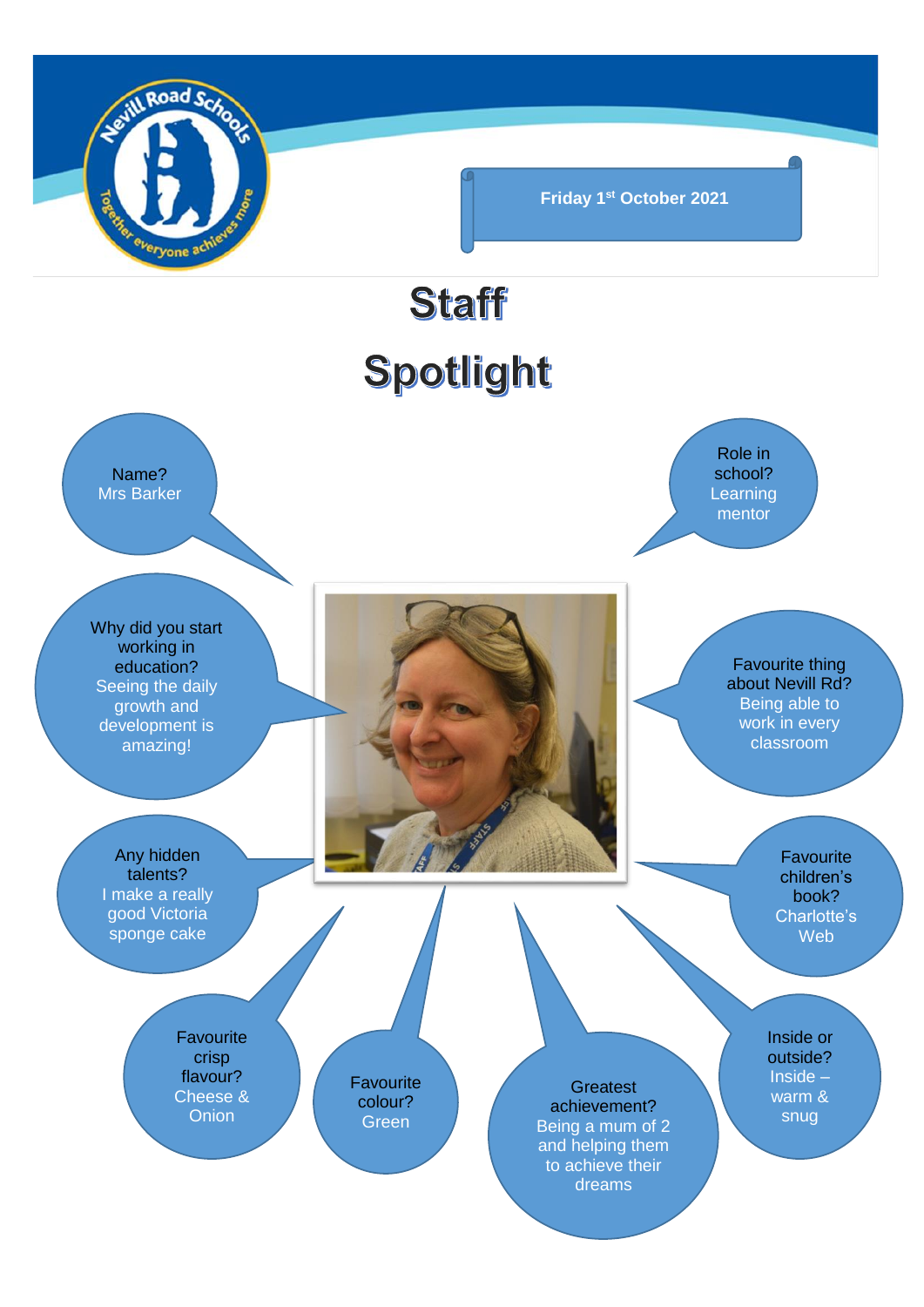

#### **Attendance at School**

Being in school on time every day is of great importance, it is a legal parental duty and a right of every child to a good education. It is sometimes thought that parents have a right to take children out of school for up to ten days a year for the purpose of taking holidays - **this is a myth**. There has never been a right to remove children from school for the purpose of a holiday at all.

**No holiday will be authorised by the school. Leave of absence will only be granted in exceptional circumstances.**

If your child takes leave of absence / holiday without permission your child will be marked as having an unauthorised absence which may result in a fine of £60 per parent/carer per child rising to £120. This fine money does not go to the school but goes to the local council.

#### **Donations for Chelwood**

A reminder that we are collecting the following items for the Chelwood Food Bank: In-date food items / kitchen roll / jam / cordial / biscuits / soap powder / conditioner / razors toothbrushes

#### **Parking**

There have been a number of parents / carers raise issues about traffic and parking around school. When / if you are parking on the roads near school please be mindful of pedestrians and ensure you park safely and legally. Let's try to keep ourselves and each other safe!!

#### **Important Reminders**

Again we would like to remind you that dogs are not permitted on school premises at all. This includes carrying them.

Again we would like to remind you that smoking or use of e-cigarettes/vapes are not permitted on school premises.

#### **Special Dates**

**Tuesday 5th October – World Teachers Day – show them you appreciate what they all do by simply saying thank you!!**

**Thursday 7th October – National Poetry Day – Mr Whitfield loves a good limerick, what poems do you know and like?**

**<https://nationalpoetryday.co.uk/celebrate-national-poetry-day/>**

**Sunday 10th October – World Mental Health Day – after the disruptive time we have all experienced over the last almost 2 years make sure you stop for a moment in your busy lives, appreciate what we do have and be thankful for the here and now**

**<https://www.mentalhealth.org.uk/campaigns/world-mental-health-day>**